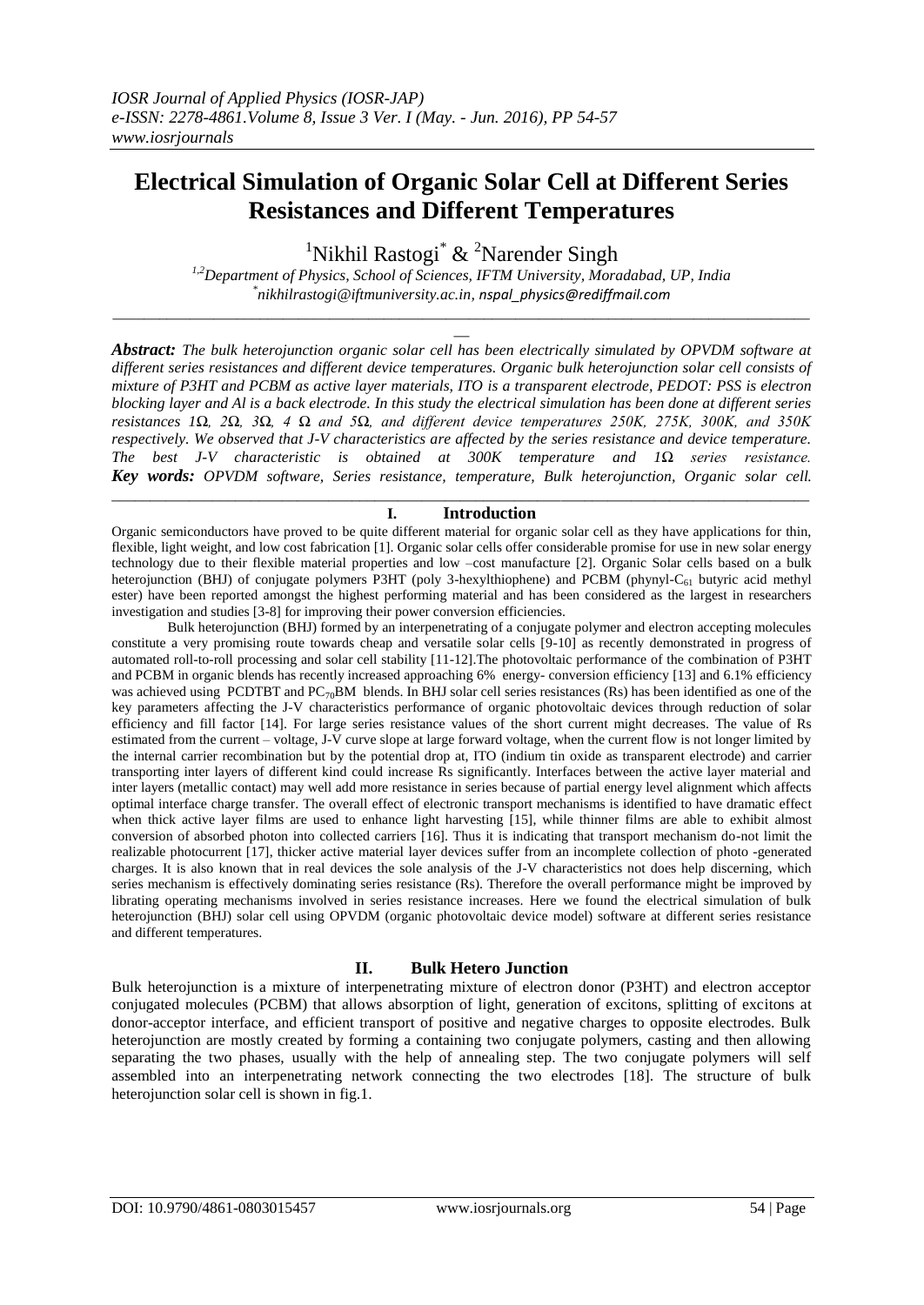

## **Fig. 1: Bulk Heterojunction solar cell**

In ITO/PEDOT: PSS/P3HT : PCBM/Al organic bulk heterojunction solar cells, P3HT (3-hexyl thiophene) is a good electron donor material that effectively transports positive holes, PCBM ( $[6,6]$ -phenyl C<sub>61</sub>-butyric acid methyl ester) is a good electron acceptor materials. It effectively transports electrons from molecule to molecule. The Indium Tin Oxide (ITO) film is used as a transparent electrode. Since, it has high transmittance in visible region and ability of conduction. PEDOT: PSS or poly (3,4-ethylenedioxythiophene) poly (styrenesulfonate) is a electron blocking layer, which may be used as buffer layers between the electrodes and active layer to block the electron and hole transfer in the wrong direction.

# **III. Electrical Simulation**

Bulk heterojunction solar cell ITO/PEDOT:PSS/P3HT:PCBM/Al is simulated by the OPVDM software at different series resistance of the device. OPVDM software is specifically designed to simulate bulk heterojunction organic solar cells, such as those based on the P3HT: PCBM material. This model contains both an electrical and optical properties, enabling both current- voltage characteristics to be simulated as well as optical properties [19-20]. The electrical simulation only covers the active layer of the device. In this model there are two types electrons (holes) involve, free electrons (holes) and trapped electrons (holes). Free electrons (holes) have a finite mobility of  $\mu_{\mathcal{E}}^0(\mu_h^0)$  and trapped electrons (holes) cannot move at all and have a mobility of zero. To calculate the average mobility, it will be better to take the ratio of free to trapped carriers and multiply it by the free carrier mobility.

$$
\mu_e(n) = \frac{\mu_e^0 n_{free}}{n_{free} + n_{trap}}
$$

Thus if all carriers were free the average mobility would be  $\mu_{\epsilon}^0$  and if all carriers were trapped the average mobility would be zero. It should be noted that only  $\mu_{\mathcal{C}}^{\circ}$   $\mu_{\mathcal{R}}^{\circ}$  are used in the model for computation and using  $\mu_{\mathcal{C}}$  (n) is an output parameter. The electrical simulation window is shown in fig 2.

| <b>COLL</b>                                                                    | organic Photovoitaic Device Model (www.opvdili.com) |                        |              |
|--------------------------------------------------------------------------------|-----------------------------------------------------|------------------------|--------------|
| File Edit Simulate View Plots                                                  |                                                     |                        | Help         |
| 圕<br>$\overline{q}$<br>ਥ<br>œ                                                  | $\mathbf{u}$<br>$\check{~}$                         | G                      | $\checkmark$ |
| $\times$ Light intensity: 1.0<br>Simulation mode: jv                           | $\checkmark$                                        |                        | 兴            |
| $\bowtie$<br>IV Curve X<br>Light<br>Device<br>$\bowtie$<br>Output<br>$\bowtie$ | DoS layer 0 X<br>Terminal X<br>Information          |                        |              |
| DoS distribution                                                               | exponential                                         | au                     |              |
| Electron trap density                                                          | 4.207452e+24                                        | $m^{-3} eV^{-1}$       |              |
| Hole trap density                                                              | 3,672318e+25                                        | $m^{-3}$ e $\vee^{-1}$ |              |
| Electron tail slope                                                            | $-100e-3$                                           | eV                     |              |
| Hole tail slope                                                                | 1.000000e-01                                        | eV                     |              |
| Electron mobility                                                              | 5.000000e-09                                        | $m^2V^{-1}s^{-1}$      |              |
| Hole mobility                                                                  | 5.000000e-07                                        | $m^2V^{-1}s^{-1}$      |              |
| Relative permittivity                                                          | 3                                                   | au                     |              |
| Doping                                                                         | 0.0                                                 | $m^{-3}$               |              |
| Number of traps                                                                | 10                                                  | bands                  |              |
| Free electron to Trapped electron                                              | 1.000000e-23                                        | $m^{-2}$               |              |
| Trapped electron to Free hole                                                  | 1.000000e-18                                        | $m^{-2}$               |              |
| Trapped hole to Free electron                                                  | 1.000000e-24                                        | $m^{-2}$               |              |
| Free hole to Trapped hole                                                      | 1.000000e-23                                        | $m^{-2}$               |              |
| Effective density of free electron states                                      | 5.000000e+26                                        | $m^{-3}$               |              |
| Effective density of free hole states                                          | 5.000000e+26                                        | $m^{-3}$               |              |
| Xi                                                                             | 3.7                                                 | $\mathsf{e}\mathsf{V}$ |              |
| /home/rod/liz/win/4/orig<br>Eg                                                 | $1.1\,$                                             | eV                     |              |

**Fig. 2: OPVDM Electrical Simulation window**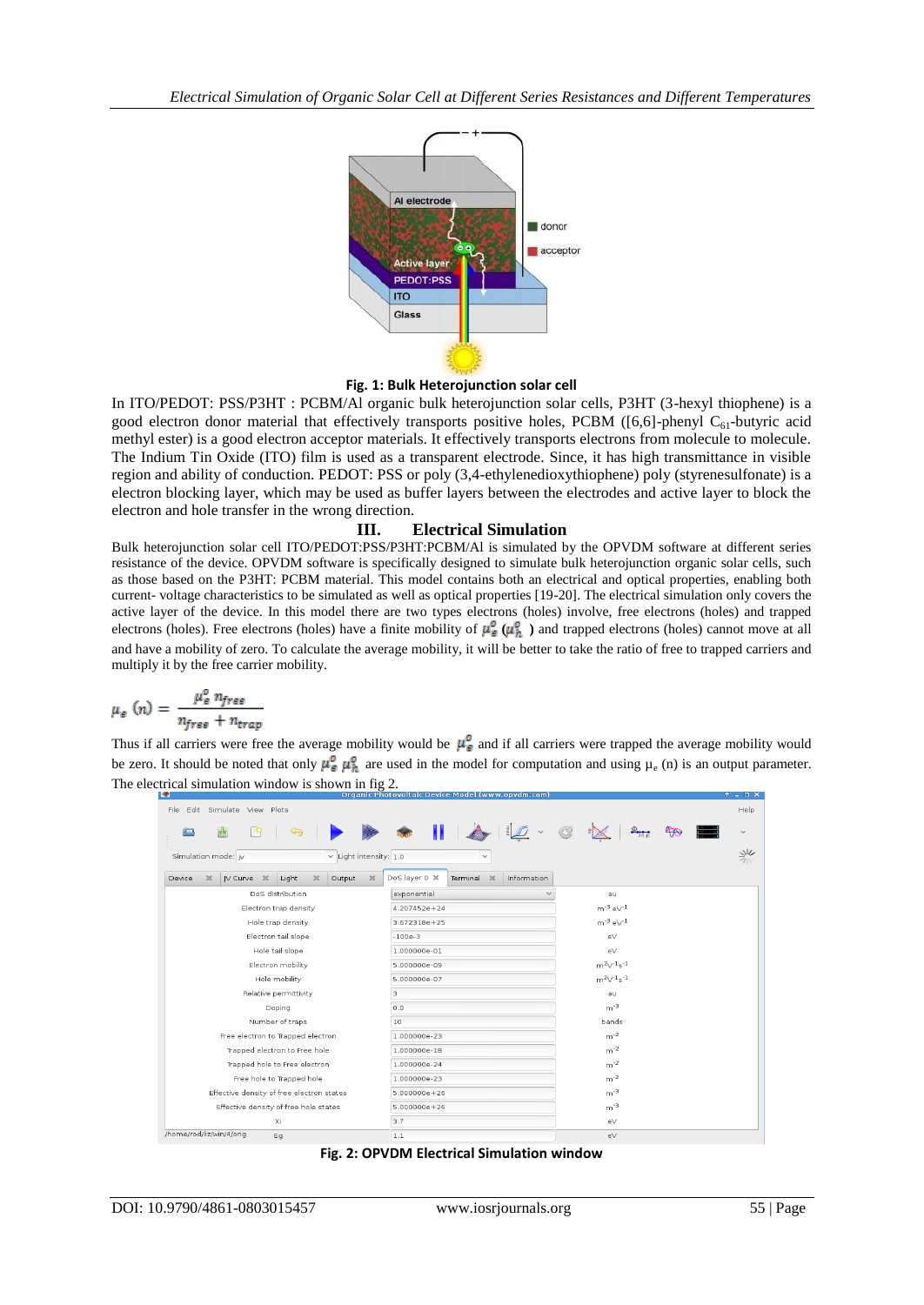## **IV. Result And Discussion**

In the present study, we found the J-V characteristics at different series resistances and temperatures of ITO/ PEDOT:PSS/ P3HT : PCBM/ Al, bulk heterojunction solar cell designed by the OPVDM software. The Illumination J-V characteristics are simulated at different resistances 1Ω, 2Ω, 3Ω, 4Ω and 5Ω. The J-V characteristics are shown in the fig.3. It is clear from the figure-3 that the short circuit current and voltage change with increase in resistance the current density is maximum at 4  $\Omega$  and it is minimum at 3 $\Omega$ . The active area makes the photo generated current travel a longer distance, before it is collected at the electrodes. Specifically, the position of the contacts in the device, here the causes of current flow primarily in the xdirection, so resistance should depend only on the length of the device. In this research work a thick grid will be applied to maintain a low effective resistance of the ITO even as the area of the solar cell becomes large. This is shown in fig. 3.





The illumination J-V characteristics are simulated at different temperatures 225K, 250K, 275K, 300K, and 350K, which is shown in fig. 4. It is clear from the J-V characteristic curves that the short current density is maximum at temperature 300K and minimum at temperature 225K and 250K. The primary cause of temperature dependence is not certain but possible reasons includes a decrease in excitons diffusion length or charge mobility with temperature, a thermal component to excitons dissociation, or charge in absorption with temperature. The change in J-V characteristics may also be related to changes in mobility or additional barriers at contacts that may become important at low temperature, shown in fig. 4.



**Fig. 4: J-V characteristics at device diff. temp. 250k, 275k, 300k, 350k**

## **V. Conclusion**

In this work, we studied electrical simulation of the P3HT: PCBM based bulk heterojunction solar cell. It is concluded that the J-V characteristics of organic solar cell vary for different series resistances and different device temperatures. At 1Ω resistance and 300K temperature, we get smooth curve at which the maximum